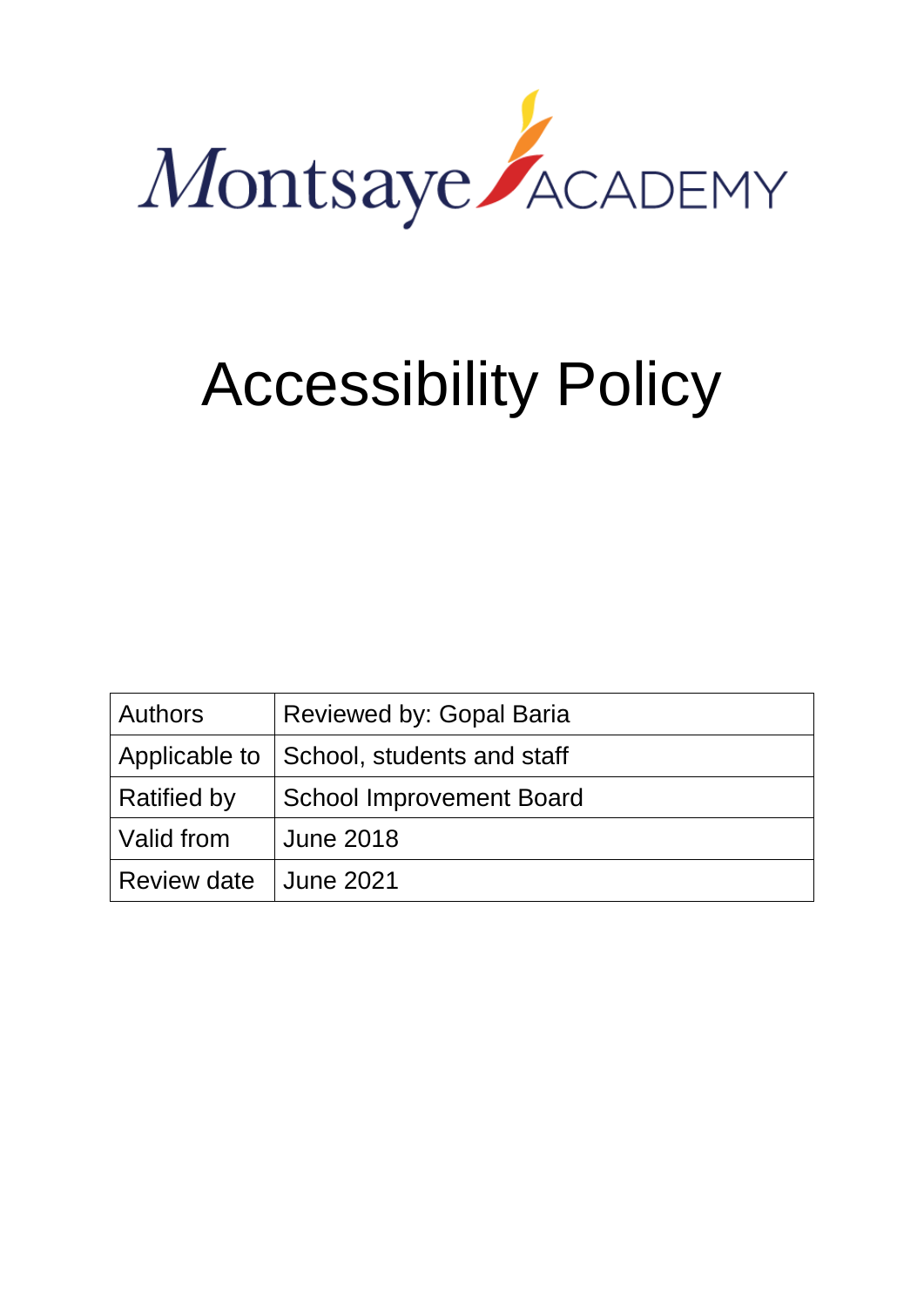

Montsaye Academy expects and is committed to achieving the highest standards from every student and member of staff, embracing our core values of Excellence, Resilience and Aspiration.

### **Objectives:**

In line with the Equality Act 2010 the objectives of this policy are to:

- 1. Ensure all students, including those with a disability as defined within the Equality Act, have access to a broad and balanced curriculum
- 2. Ensure that reasonable and suitable adjustments are made to the physical environment to ensure students with a disability are able to participate fully in school life
- 3. Make suitable adaptations to the physical environment in response to student need
- 4. Overcome potential barriers to learning and assessment for students with a physical or learning disability

#### **Reasonable Adjustments:**

The school's duty to make reasonable adjustments is summarised in the Equality Act 2010 as:

- Where something a school does places a disabled pupil at a disadvantage compared to other pupils then the school must take reasonable steps to try and avoid that disadvantage.
- Schools will be expected to provide an auxiliary aid or service for a disabled pupil when it would be reasonable to do so and if such an aid would alleviate any substantial disadvantage that the pupil faces in comparison to non-disabled pupils

Montsaye Academy is committed to making reasonable adjustments for students with physical disabilities and learning disabilities. The details of these adjustments are explained further below.

#### **Information of Students' needs and plans for accessibility**

- Whole staff training is provided to share information on individual students
- Where appropriate specific advice is provided from advisory services such as Visual and Hearing impairment teams and other services available from the local offer
- Student tracking activities or feedback from lesson observations or learning walks provide specific support on improving accessibility where appropriate
- SENDCO provides details of reasonable adjustments to teachers and support staff which are emailed and available on the shared drive for reference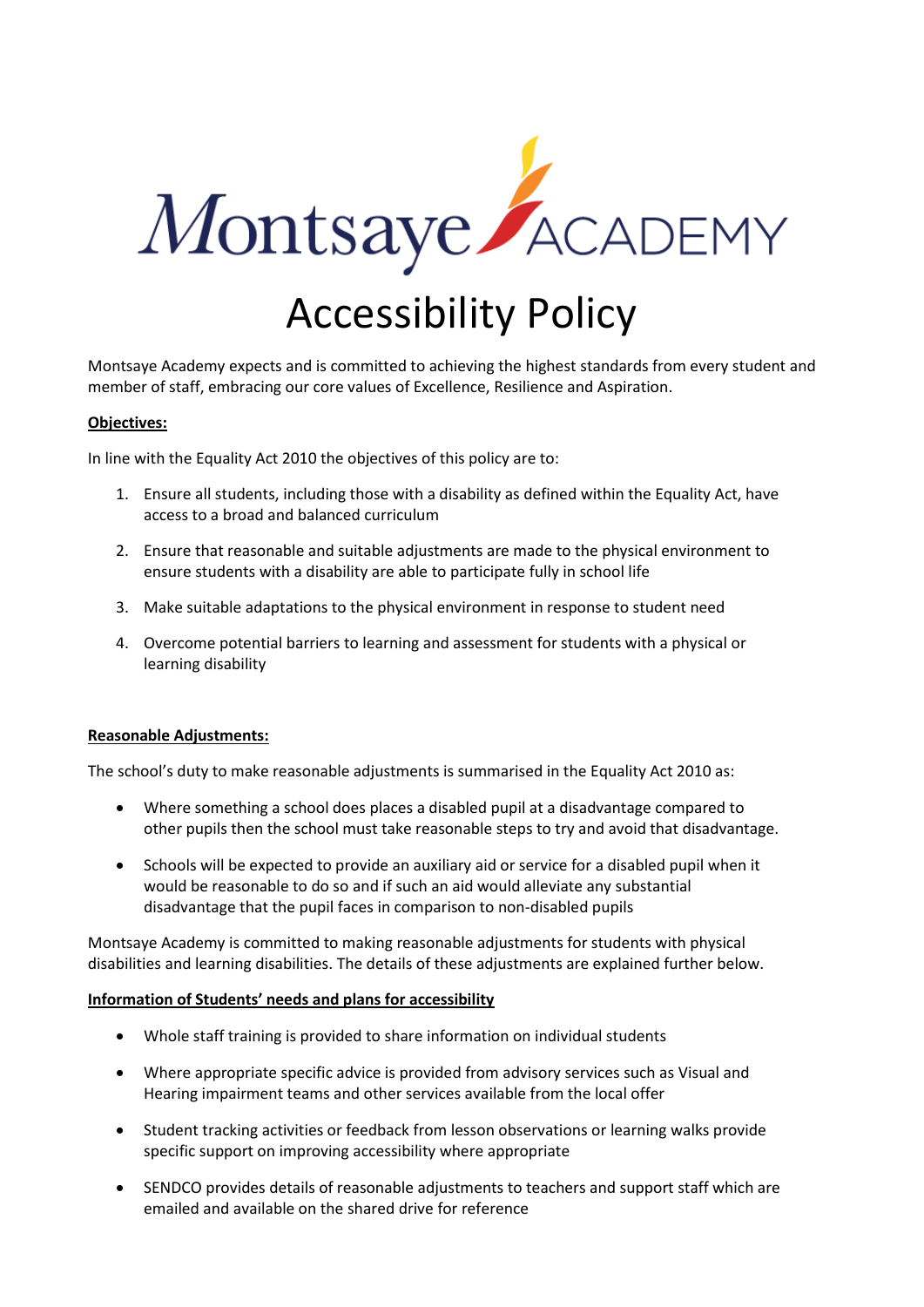- Summary health care reports are written, shared with staff via email and available on the shared drive
- Individual students are reviewed by the SEND team and any relevant actions for modifying reasonable adjustments are made

## **Accessibility and reasonable adjustments for students with Physical Disabilities**

- During transition procedures the Pastoral and SEND teams request information from previous schools about physical disabilities
- The SEND team review all information and arrange for a meeting with the student and family before the point of transition
- Where the student has a Statement of Special Educational Needs (SEN) or an Education, Health and Care plan (EHC), the SENCo attends the relevant statement review
- Where appropriate, students have access to physical aids such as adapted equipment and tools in technology, art, ICT, PE and extracurricular activities
- Where appropriate, students have access to ICT to support with visual impairments
- During the first two weeks of transition, the SEND team track and monitor how well students are accessing the physical environment and report back to the SENDCo
- There are two lifts and two wheel chair lifts on site
- Where appropriate, students are permitted to leave lessons 5 minutes earlier than other students with a peer to allow for ease of accessibility across the site
- All school visits are planned to accommodate any students with physical disibilities and have a named member of staff for support throughout
- Transport arrangements are made with the family/carers or local authority where appropriate so students have easy access to the school buildings

## **Accessibility and Reasonable Adjustments for Students with Learning Difficulties**

- The SENDCo along with the SEND and pastoral teams lead the development and management of the provision for students with learning difficulties
- CPD activities are available for staff at regular points throughout the year. This includes Autism awareness, Dyslexia and supporting students with ADHD
- The school promotes dyslexic friendly approaches as effective way of providing Quality First Teaching for all students
- Support and advice on effective differentiation strategies are provided through feedback from observations, learning walks and work sampling, and as part of whole staff, NQT, trainee and new staff training.
- Where appropriate, a modified or alternative curriculum is provided to ensure students have equal opportunities to achieve